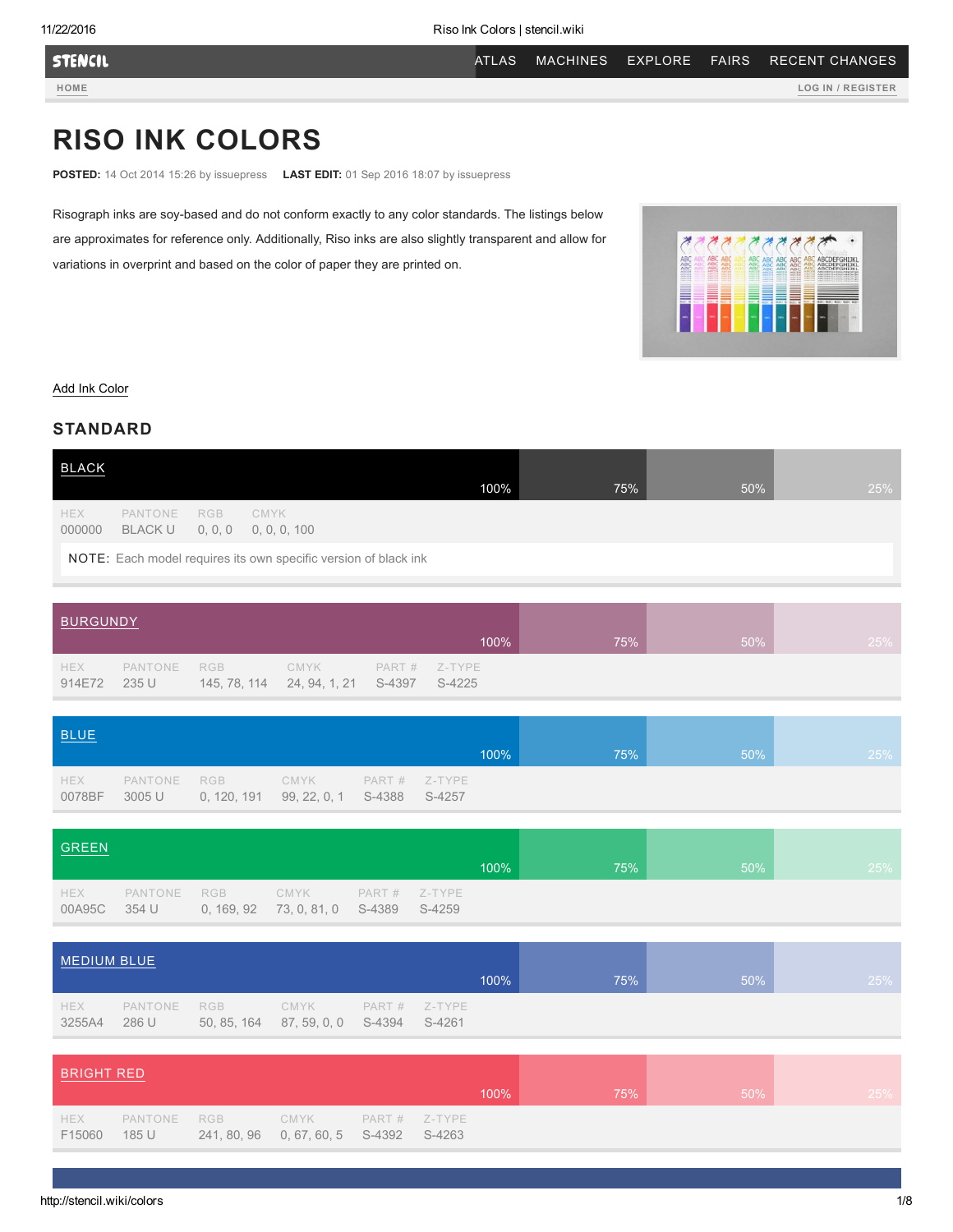|                      | RISOFEDERAL BLUE  |                     |                               |                  |                  |     |     |     |
|----------------------|-------------------|---------------------|-------------------------------|------------------|------------------|-----|-----|-----|
| <b>HEX</b><br>3D5588 | PANTONE<br>288 U  | RGB<br>61, 85, 136  | CMYK<br>100, 65, 1, 17 S-4395 | PART #           | Z-TYPE<br>S-4265 |     |     |     |
| PURPLE               |                   |                     |                               |                  | 100%             | 75% | 50% | 25% |
| <b>HEX</b><br>765BA7 | PANTONE<br>2685 U | RGB<br>118, 91, 167 | CMYK<br>61, 73, 0, 0          | PART #<br>S-4396 | Z-TYPE<br>S-4267 |     |     |     |

| TEAL                 |  |                                                                                |      |     |     |     |
|----------------------|--|--------------------------------------------------------------------------------|------|-----|-----|-----|
|                      |  |                                                                                | 100% | 75% | 50% | 25% |
| <b>HEX</b><br>00838A |  | PANTONE RGB CMYK PART# Z-TYPE<br>321 U 0, 131, 138 100, 1, 40, 7 S-4398 S-4269 |      |     |     |     |

| <b>FLAT GOLD</b>            |                       |                                          |      |                  |     |        |     |
|-----------------------------|-----------------------|------------------------------------------|------|------------------|-----|--------|-----|
|                             |                       |                                          |      | 100%             | 75% | $50\%$ | 25% |
| <b>HEX</b><br><b>BB8B41</b> | PANTONE RGB<br>1245 U | 187, 139, 65 6, 26, 97, 15 S-4403 S-4271 | CMYK | $PART#$ $Z-TYPE$ |     |        |     |

|               | HUNTER GREEN |             |                                                    | 100%             | 75% | 50% | 25% |
|---------------|--------------|-------------|----------------------------------------------------|------------------|-----|-----|-----|
| HEX<br>407060 | 342 U        | PANTONE RGB | CMYK<br>64, 112, 96  96, 7, 80, 33  S-4404  S-4273 | $PART#$ $Z-TYPE$ |     |     |     |

| RED            |                                                                                      |  |      |     |               |     |
|----------------|--------------------------------------------------------------------------------------|--|------|-----|---------------|-----|
|                |                                                                                      |  | 100% | 75% | $\sqrt{50\%}$ | 25% |
| HEX<br>#FF665E | PANTONE RGB CMYK PART # Z-TYPE<br>WARM RED U 255, 102, 94 0, 60, 63, 0 S-4387 S-4275 |  |      |     |               |     |

| <b>BROWN</b>         |                   |            |                                                            |                  |     |     |     |
|----------------------|-------------------|------------|------------------------------------------------------------|------------------|-----|-----|-----|
|                      |                   |            |                                                            | 100%             | 75% | 50% | 25% |
| <b>HEX</b><br>925F52 | PANTONE<br>7526 U | <b>RGB</b> | <b>CMYK</b><br>146, 95, 82  18, 62, 84, 23  S-4390  S-4277 | $PART#$ $Z-TYPE$ |     |     |     |

| YELLOW |                                                                                             |  |  |                                                                                                                                                                                                                                |        |
|--------|---------------------------------------------------------------------------------------------|--|--|--------------------------------------------------------------------------------------------------------------------------------------------------------------------------------------------------------------------------------|--------|
|        |                                                                                             |  |  | $100\%$ , and the set of $75\%$ , and the set of $50\%$ , and the set of $75\%$ , and the set of $75\%$ , and the set of $75\%$ , and the set of $75\%$ , and the set of $75\%$ , and the set of $75\%$ , and the set of $75\$ | $25\%$ |
|        | HEX PANTONE RGB CMYK PART# Z-TYPE<br>FFE800 YELLOW U 255, 232, 0 0, 9, 100, 0 S-4391 S-4279 |  |  |                                                                                                                                                                                                                                |        |

| MARINE RED           |                      |                                              |      |               |     |     |     |
|----------------------|----------------------|----------------------------------------------|------|---------------|-----|-----|-----|
|                      |                      |                                              |      | $100\%$       | 75% | 50% | 25% |
| <b>HEX</b><br>D2515E | PANTONE RGB<br>186 U | 210, 81, 94   1, 91, 72, 3   S-4393   S-4281 | CMYK | PART # Z-TYPE |     |     |     |

| <b>ORANGE</b>        |                                                                 |     |      |                  |      |     |     |     |
|----------------------|-----------------------------------------------------------------|-----|------|------------------|------|-----|-----|-----|
|                      |                                                                 |     |      |                  | 100% | 75% | 50% | 25% |
| <b>HEX</b><br>FF6C2F | PANTONE<br>ORANGE 021 U 255, 108, 47 0, 58, 82, 0 S-4405 S-4283 | RGB | CMYK | $PART#$ $Z-TYPE$ |      |     |     |     |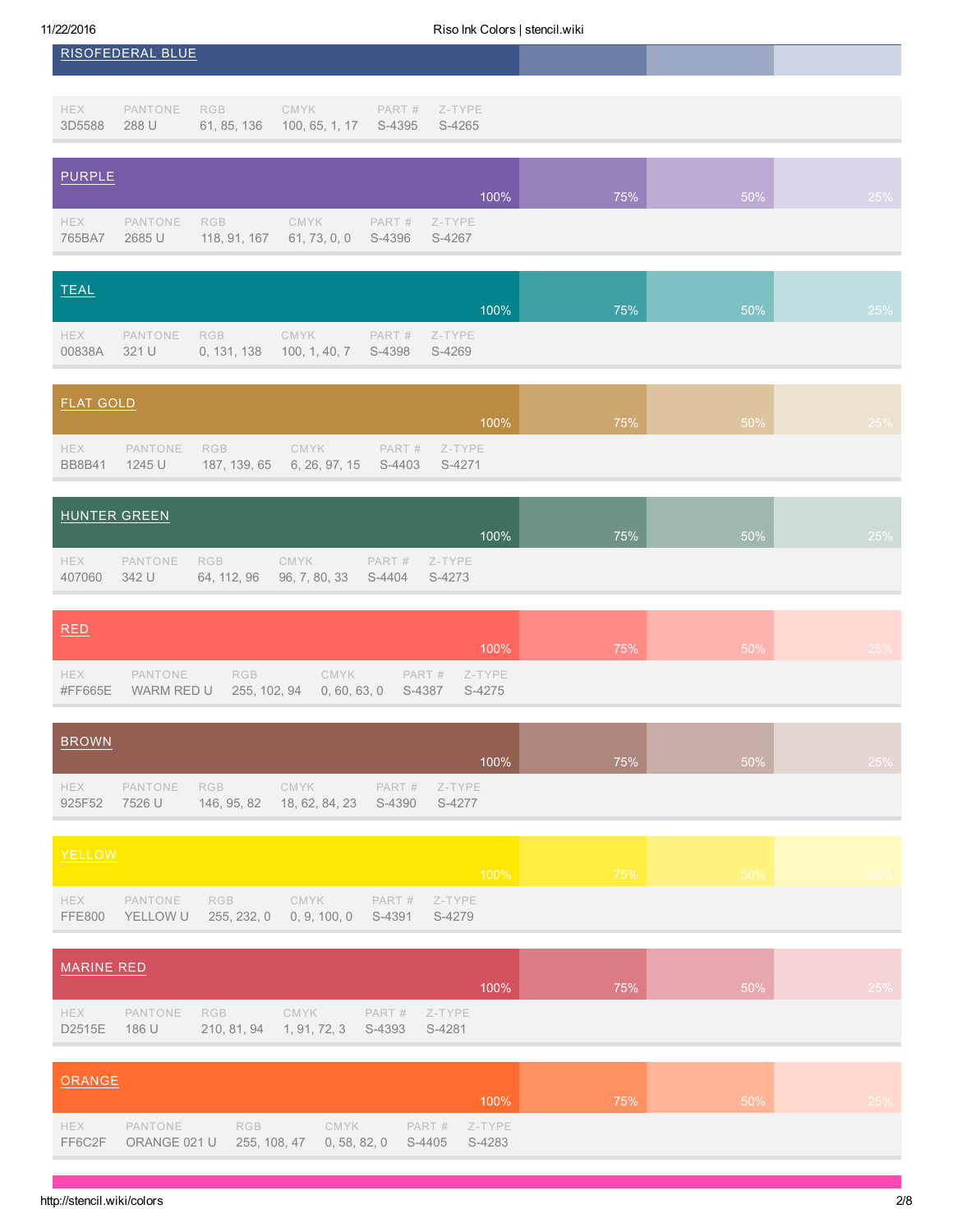|                             | <b>FLUORESCENT PINK</b> |                            |                                      |                  |                  |     |     |     |
|-----------------------------|-------------------------|----------------------------|--------------------------------------|------------------|------------------|-----|-----|-----|
|                             |                         |                            |                                      |                  | 40001            | 70/ | FOM |     |
| <b>HEX</b><br><b>FF48B0</b> | PANTONE<br>806 U        | <b>RGB</b><br>255, 72, 176 | CMYK<br>0, 72, 31, 0                 | PART #<br>S-4401 | Z-TYPE<br>S-4287 |     |     |     |
| <b>LIGHT GRAY</b>           |                         |                            |                                      |                  |                  |     |     |     |
|                             |                         |                            |                                      |                  | 100%             | 75% | 50% | 25% |
| <b>HEX</b><br>88898A        | PANTONE<br>424 U        | <b>RGB</b>                 | CMYK<br>136, 137, 138 25, 17, 15, 44 | PART #<br>S-4400 | Z-TYPE<br>S-4291 |     |     |     |

## SPECIAL EDITION

| METALLIC GOLD |                             |                                    |      |        |      |     |        |     |
|---------------|-----------------------------|------------------------------------|------|--------|------|-----|--------|-----|
|               |                             |                                    |      |        | 100% | 75% | $50\%$ | 25% |
| <b>HEX</b>    | PANTONE RGB<br>AC936E 872 U | 172, 147, 110 22, 33, 68, 8 S-2772 | CMYK | Z-TYPE |      |     |        |     |

| <b>CRIMSON</b>       |                  |     |                                                 |                  |      |     |         |     |
|----------------------|------------------|-----|-------------------------------------------------|------------------|------|-----|---------|-----|
|                      |                  |     |                                                 |                  | 100% | 75% | $.50\%$ | 25% |
| <b>HEX</b><br>E45D50 | PANTONE<br>485 U | RGB | CMYK<br>228, 93, 80 0, 59, 65, 11 S-4406 S-4285 | $PART#$ $Z-TYPE$ |      |     |         |     |

|               | <b>FLUORESCENT ORANGE</b> |                                                            |      |                |        |                             |     |
|---------------|---------------------------|------------------------------------------------------------|------|----------------|--------|-----------------------------|-----|
|               |                           |                                                            |      | 100%           | $75\%$ | $\setminus$ 50% $\setminus$ | 25% |
| HEX<br>FF7477 | 805 U                     | PANTONE RGB<br>255, 116, 119  0, 55, 53, 0  S-4402  S-4289 | CMYK | $PART#$ Z-TYPE |        |                             |     |

| CORNFLOWER           |              |                                                        |                    |      |     |        |     |
|----------------------|--------------|--------------------------------------------------------|--------------------|------|-----|--------|-----|
|                      |              |                                                        |                    | 100% | 75% | $50\%$ | 25% |
| <b>HEX</b><br>62A8E5 | $\sim$ 292 U | PANTONE RGB<br>98, 168, 229 54, 10, 0, 0 S-3286 S-4617 | CMYK PART # Z-TYPE |      |     |        |     |

| SKY BLUE       |      |                                                                          |  |      |     |        |     |
|----------------|------|--------------------------------------------------------------------------|--|------|-----|--------|-----|
|                |      |                                                                          |  | 100% | 75% | $50\%$ | 25% |
| HEX<br>#4982CF | 285U | PANTONE RGB CMYK PART# Z-TYPE<br>73, 130, 207 70, 30, 0, 0 S-3287 S-4618 |  |      |     |        |     |

| SEA BLUE |  |                                                                                       |      |     |     |     |
|----------|--|---------------------------------------------------------------------------------------|------|-----|-----|-----|
|          |  |                                                                                       | 100% | 75% | 50% | 25% |
| HEX      |  | PANTONE RGB CMYK PART# Z-TYPE<br>0074A2 307 U 0, 116, 162 100, 4, 4, 24 S-3288 S-4619 |      |     |     |     |

| LAKE          |       |                                                       |      |                  | 100% | 75% | 50% | 25% |
|---------------|-------|-------------------------------------------------------|------|------------------|------|-----|-----|-----|
| HEX<br>235BA8 | 293 U | PANTONE RGB<br>35, 91, 168 93, 54, 0, 0 S-3289 S-4620 | CMYK | $PART#$ $Z-TYPE$ |      |     |     |     |

| <b>INDIGO</b>        |             |                                                               |                |     |     |     |
|----------------------|-------------|---------------------------------------------------------------|----------------|-----|-----|-----|
|                      |             |                                                               | 100%           | 75% | 50% | 25% |
| <b>HEX</b><br>484D7A | PANTONE RGB | <b>CMYK</b><br>2758 U 72, 77, 122 97, 82, 3, 18 S-3290 S-4621 | $PART# Z-TYPE$ |     |     |     |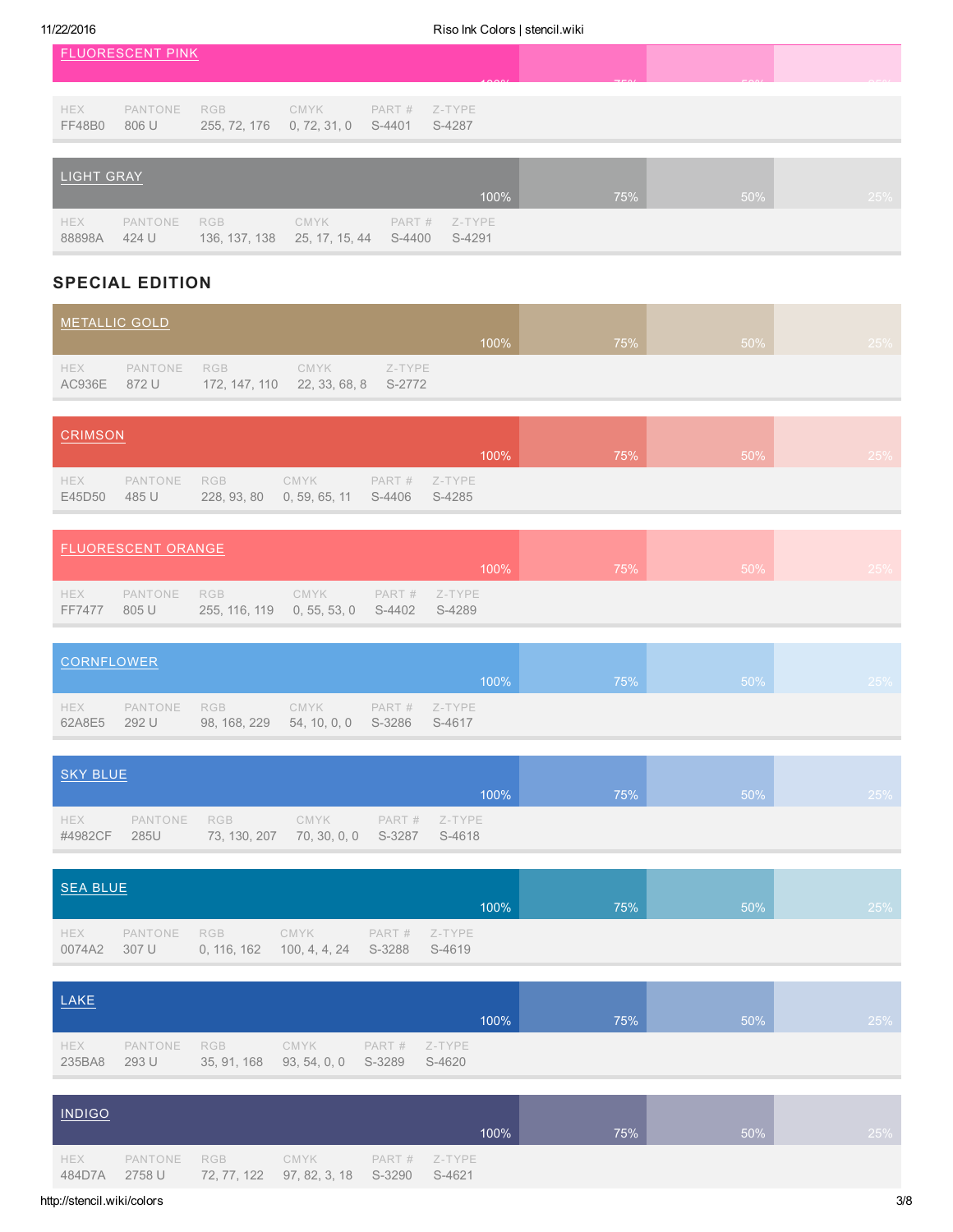| MIDNIGHT<br>$100\%$ |                  |     |                                          |  |                            | 75% | 50% | 25% |
|---------------------|------------------|-----|------------------------------------------|--|----------------------------|-----|-----|-----|
| HEX<br>435060       | PANTONE<br>296 U | RGB | CMYK<br>67, 80, 96 98, 60, 33, 47 S-3291 |  | $PART#$ $Z-TYPE$<br>S-4622 |     |     |     |

| MIST                 |        |                                                                          |  | $100\%$ | $75\%$ | 50% l |  |
|----------------------|--------|--------------------------------------------------------------------------|--|---------|--------|-------|--|
| <b>HEX</b><br>D5E4C0 | 7485 U | PANTONE RGB CMYK PART# Z-TYPE<br>213, 228, 192 8, 0, 16, 0 S-3292 S-4623 |  |         |        |       |  |

| GRANITE              |        |                                                                             |  |      |     |        |     |
|----------------------|--------|-----------------------------------------------------------------------------|--|------|-----|--------|-----|
|                      |        |                                                                             |  | 100% | 75% | $50\%$ | 25% |
| <b>HEX</b><br>A5AAA8 | 7538 U | PANTONE RGB CMYK PART # Z-TYPE<br>165, 170, 168 36, 22, 30, 2 S-3293 S-4624 |  |      |     |        |     |

| CHARCOAL      |        |                  |                                            |               |      |     |     |     |
|---------------|--------|------------------|--------------------------------------------|---------------|------|-----|-----|-----|
|               |        |                  |                                            |               | 100% | 75% | 50% | 25% |
| HEX<br>70747C | 7540 U | PANTONE RGB CMYK | 112, 116, 124 57, 46, 38, 11 S-3294 S-4625 | PART # Z-TYPE |      |     |     |     |

| SMOKY TEAL           |                       |                                                  |               |      |     |     |               |
|----------------------|-----------------------|--------------------------------------------------|---------------|------|-----|-----|---------------|
|                      |                       |                                                  |               | 100% | 75% | 50% | $\sqrt{25\%}$ |
| <b>HEX</b><br>5F8289 | PANTONE RGB<br>5483 U | CMYK<br>95, 130, 137 70, 27, 36, 6 S-3295 S-4626 | PART # Z-TYPE |      |     |     |               |

| <b>STEEL</b>  |       |                                                                           |      |     |     |     |
|---------------|-------|---------------------------------------------------------------------------|------|-----|-----|-----|
|               |       |                                                                           | 100% | 75% | 50% | 25% |
| HEX<br>375E77 | 302 U | PANTONE RGB CMYK PART# Z-TYPE<br>55, 94, 119 97, 36, 10, 41 S-3296 S-4627 |      |     |     |     |

| SLATE         |        |                                                              |                  |     |     |     |
|---------------|--------|--------------------------------------------------------------|------------------|-----|-----|-----|
|               |        |                                                              | 100%             | 75% | 50% | 25% |
| HEX<br>5E695E | 5605 U | PANTONE RGB CMYK<br>94, 105, 94 66, 41, 71, 29 S-3297 S-4628 | $PART#$ $Z-TYPE$ |     |     |     |

| TURQUOISE<br>100% |                   |                                        |      |  |                            | 75% | 50% | 25% |
|-------------------|-------------------|----------------------------------------|------|--|----------------------------|-----|-----|-----|
| HEX<br>00AA93     | PANTONE<br>3275 U | RGB<br>0, 170, 147 68, 0, 39, 0 S-3298 | CMYK |  | $PART#$ $Z-TYPE$<br>S-4629 |     |     |     |

| EMERALD              |                  |            |                                         |                         |     |     |     |
|----------------------|------------------|------------|-----------------------------------------|-------------------------|-----|-----|-----|
|                      |                  |            |                                         | 100%                    | 75% | 50% | 25% |
| <b>HEX</b><br>19975D | PANTONE<br>355 U | <b>RGB</b> | CMYK<br>25, 151, 93 82, 0, 92, 0 S-3299 | PART # Z-TYPE<br>S-4630 |     |     |     |

| GRASS                |                  |     |                                          |                  |        |     |     |     |
|----------------------|------------------|-----|------------------------------------------|------------------|--------|-----|-----|-----|
|                      |                  |     |                                          |                  | 100%   | 75% | 50% | 25% |
| <b>HEX</b><br>397E58 | PANTONE<br>356 U | RGB | CMYK<br>57, 126, 88 80, 3, 93, 17 S-3300 | $PART#$ $Z-TYPE$ | S-4631 |     |     |     |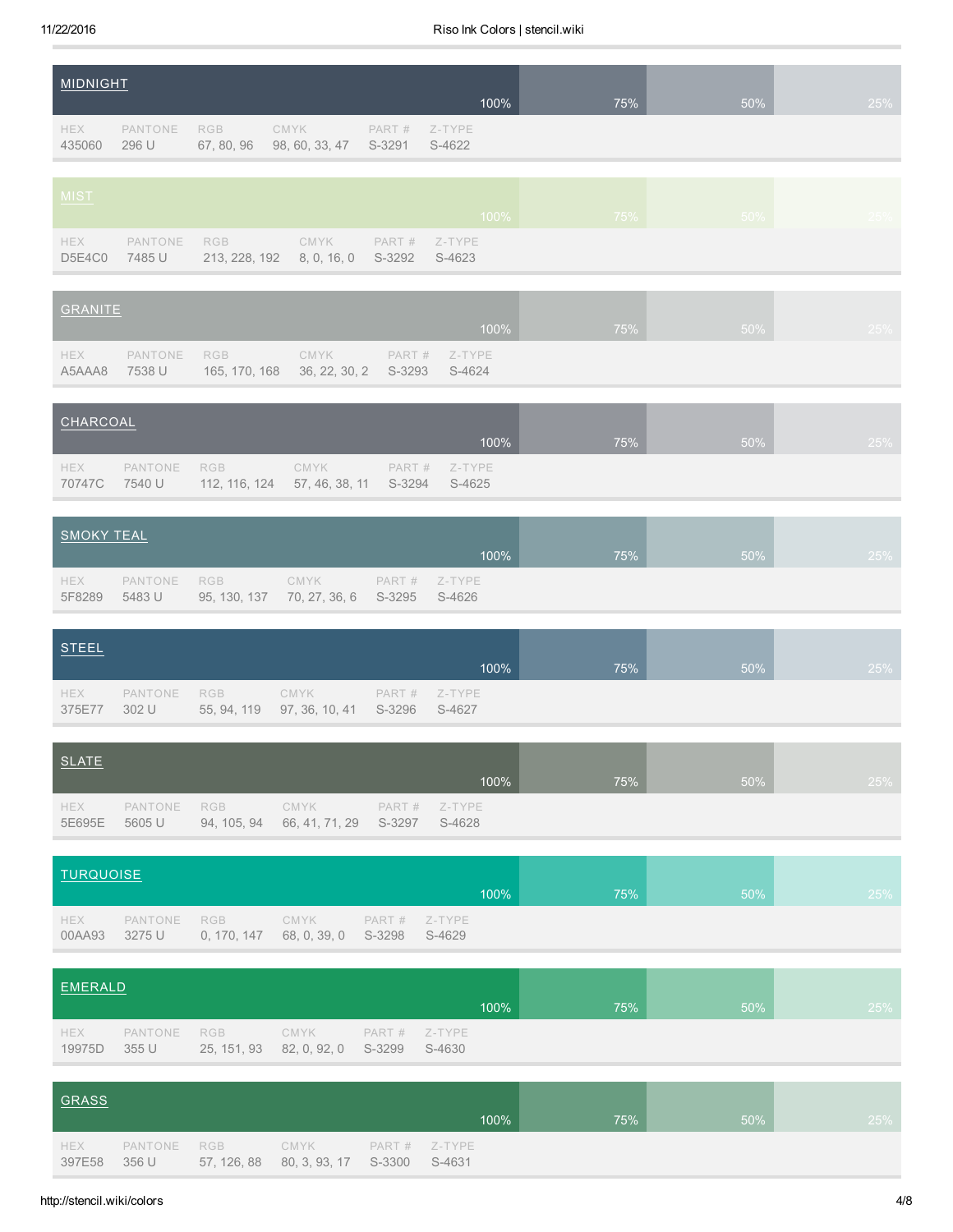4A635D 567 U

74, 99, 93

87, 30, 71, 39

11/22/2016 Riso Ink Colors | stencil.wiki

| <b>FOREST</b> |                  |                           |                        |                  |                  |     |     |     |
|---------------|------------------|---------------------------|------------------------|------------------|------------------|-----|-----|-----|
|               |                  |                           |                        |                  | 100%             | 75% | 50% | 25% |
| HEX<br>516E5A | PANTONE<br>357 U | <b>RGB</b><br>81, 110, 90 | CMYK<br>72, 11, 91, 41 | PART #<br>S-3301 | Z-TYPE<br>S-4632 |     |     |     |
| SPRUCE        |                  |                           |                        |                  |                  |     |     |     |
|               |                  |                           |                        |                  | 100%             | 75% | 50% | 25% |
| HEX           | PANTONE          | RGB                       | <b>CMYK</b>            | PART #           | Z-TYPE           |     |     |     |

| <u>MOSS</u>   |       |                                                               |                  |     |     |     |
|---------------|-------|---------------------------------------------------------------|------------------|-----|-----|-----|
|               |       |                                                               | $100\%$          | 75% | 50% | 25% |
| HEX<br>68724D | 371 U | PANTONE RGB CMYK<br>104, 114, 77 38, 11, 89, 42 S-3303 S-4634 | $PART#$ $Z-TYPE$ |     |     |     |

S-3302 S-4633

| SEA FOAM             |                                                                                |  |      |     |        |     |
|----------------------|--------------------------------------------------------------------------------|--|------|-----|--------|-----|
|                      |                                                                                |  | 100% | 75% | $50\%$ | 25% |
| <b>HEX</b><br>62C2B1 | PANTONE RGB CMYK PART# Z-TYPE<br>570 U 98, 194, 177 53, 0, 33, 0 S-3304 S-4635 |  |      |     |        |     |

| KELLY GREEN   |       |                                                                          |  |      |     |     |     |
|---------------|-------|--------------------------------------------------------------------------|--|------|-----|-----|-----|
|               |       |                                                                          |  | 100% | 75% | 50% | 25% |
| HEX<br>67B346 | 368 U | PANTONE RGB CMYK PART# Z-TYPE<br>103, 179, 70 52, 0, 86, 0 S-3305 S-4636 |  |      |     |     |     |

| LIGHT TEAL           |                                                                               |  |      |     |     |        |
|----------------------|-------------------------------------------------------------------------------|--|------|-----|-----|--------|
|                      |                                                                               |  | 100% | 75% | 50% | $25\%$ |
| <b>HEX</b><br>009DA5 | PANTONE RGB CMYK PART# Z-TYPE<br>320 U 0, 157, 165 93, 0, 36, 0 S-3306 S-4637 |  |      |     |     |        |

| <b>IVY</b> |                                                                                      |  |      |     |     |     |
|------------|--------------------------------------------------------------------------------------|--|------|-----|-----|-----|
|            |                                                                                      |  | 100% | 75% | 50% | 25% |
| HEX        | PANTONE RGB CMYK PART# Z-TYPE<br>169B62 347 U 22, 155, 98 71, 0, 72, 0 S-3307 S-4638 |  |      |     |     |     |

| PINE          |        |                                                                           |  |      |     |        |     |
|---------------|--------|---------------------------------------------------------------------------|--|------|-----|--------|-----|
|               |        |                                                                           |  | 100% | 75% | $50\%$ | 25% |
| HEX<br>237E74 | 3295 U | PANTONE RGB CMYK PART # Z-TYPE<br>35, 126, 116 94, 4, 62, 8 S-3308 S-4639 |  |      |     |        |     |

| LAGOON                     |             |                                                  |                |     |     |     |
|----------------------------|-------------|--------------------------------------------------|----------------|-----|-----|-----|
|                            |             |                                                  | 100%           | 75% | 50% | 25% |
| <b>HEX</b><br>2F6165 323 U | PANTONE RGB | CMYK<br>47, 97, 101 98, 16, 47, 34 S-3309 S-4640 | $PART#$ Z-TYPE |     |     |     |

| <b>VIOLET</b>         |       |                                                              |  | $100\%$          | 75% | $50\%$ | 25% |
|-----------------------|-------|--------------------------------------------------------------|--|------------------|-----|--------|-----|
|                       |       |                                                              |  |                  |     |        |     |
| <b>HEX</b><br>#9D7AD2 | 265 U | PANTONE RGB CMYK<br>157, 122, 210 40, 51, 0, 0 S-3310 S-4641 |  | $PART#$ $Z-TYPE$ |     |        |     |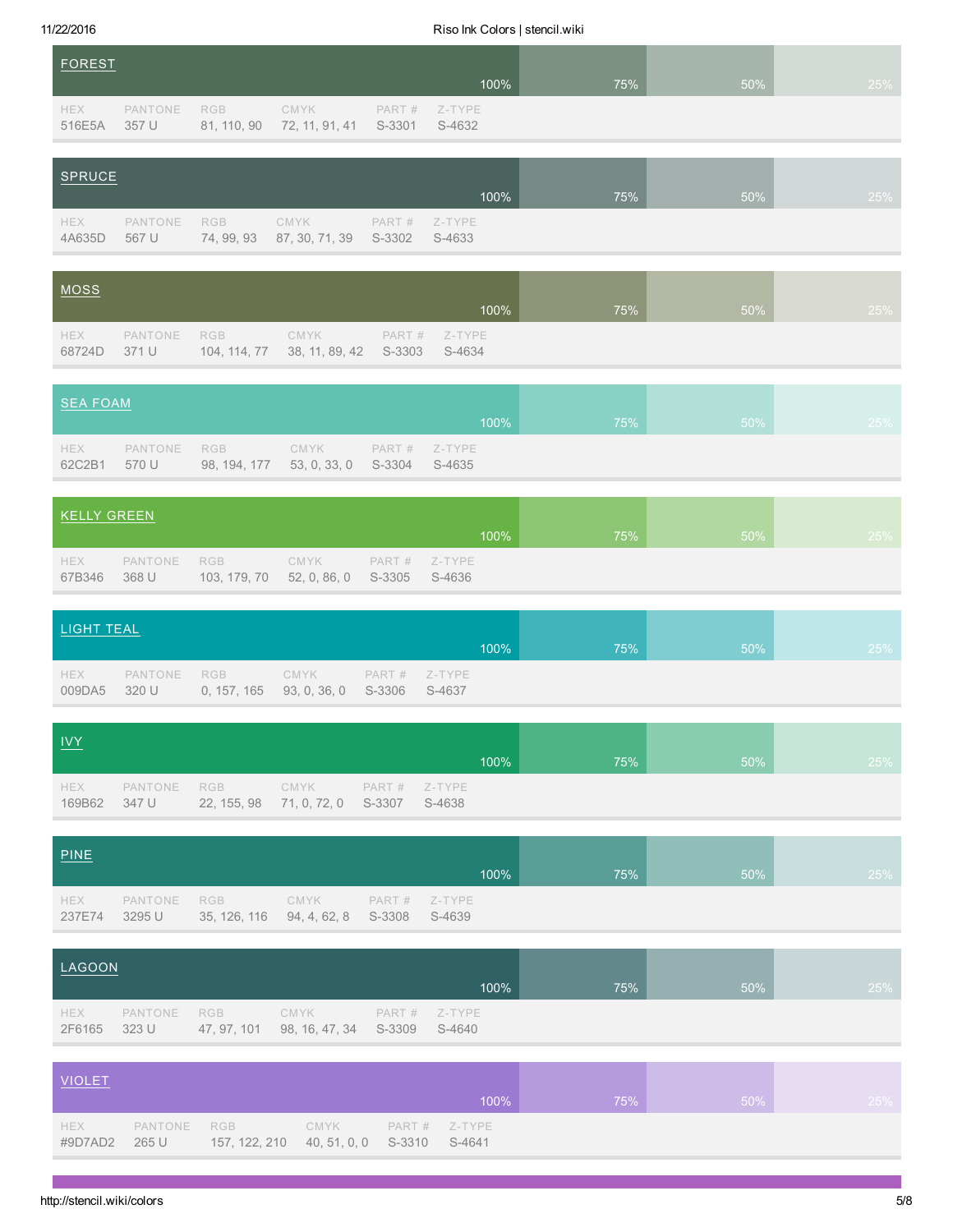| ORCHID               |                   |                            |                      |                  |                          | 40001 | 7.501 | FOM | $\cap$ $\cap$ $\cap$ |
|----------------------|-------------------|----------------------------|----------------------|------------------|--------------------------|-------|-------|-----|----------------------|
| HEX<br>AA60BF        | PANTONE<br>2592 U | RGB<br>170, 96, 191        | CMYK<br>37,60,0,0    | S-3311           | $PART#$ Z-TYPE<br>S-4642 |       |       |     |                      |
| <b>PLUM</b>          |                   |                            |                      |                  |                          | 100%  | 75%   | 50% | 25%                  |
| <b>HEX</b><br>845991 | PANTONE<br>2603 U | <b>RGB</b><br>132, 89, 145 | CMYK<br>54, 81, 0, 0 | PART #<br>S-3313 | Z-TYPE<br>S-4644         |       |       |     |                      |

| RAISIN        |                      |                                                  |                |     |     |     |
|---------------|----------------------|--------------------------------------------------|----------------|-----|-----|-----|
|               |                      |                                                  | 100%           | 75% | 50% | 25% |
| HEX<br>775D7A | PANTONE RGB<br>519 U | CMYK<br>119, 93, 122 40, 63, 9, 35 S-3314 S-4645 | $PART# Z-TYPE$ |     |     |     |

| GRAPE         |                       |                                                     |                |     |     |     |
|---------------|-----------------------|-----------------------------------------------------|----------------|-----|-----|-----|
|               |                       |                                                     | 100%           | 75% | 50% | 25% |
| HEX<br>6C5D80 | PANTONE RGB<br>2695 U | CMYK T<br>108, 93, 128 69, 85, 10, 11 S-3315 S-4646 | $PART#$ Z-TYPE |     |     |     |

| SCARLET              |                                                                                   |  |      |     |     |     |
|----------------------|-----------------------------------------------------------------------------------|--|------|-----|-----|-----|
|                      |                                                                                   |  | 100% | 75% | 50% | 25% |
| <b>HEX</b><br>F65058 | PANTONE RGB CMYK PART# Z-TYPE<br>RED 032 U 246, 80, 88 0, 67, 64, 4 S-3316 S-4647 |  |      |     |     |     |

| <b>TOMATO</b>        |       |                                                       |      |                |      |     |     |     |
|----------------------|-------|-------------------------------------------------------|------|----------------|------|-----|-----|-----|
|                      |       |                                                       |      |                | 100% | 75% | 50% | 25% |
| <b>HEX</b><br>D2515E | 186 U | PANTONE RGB<br>210, 81, 94 1, 91, 72, 3 S-3317 S-4648 | CMYK | $PART# Z-TYPE$ |      |     |     |     |

| <b>CRANBERRY</b> |       |                                                              |                    |      |     |        |     |
|------------------|-------|--------------------------------------------------------------|--------------------|------|-----|--------|-----|
|                  |       |                                                              |                    | 100% | 75% | $50\%$ | 25% |
| HEX<br>D1517A    | 214 U | PANTONE RGB<br>209, 81, 122   2, 94, 11, 3   S-3318   S-4649 | CMYK PART # Z-TYPE |      |     |        |     |

| <b>MAROON</b>       |         |     |                                                     |                  |     |     |     |
|---------------------|---------|-----|-----------------------------------------------------|------------------|-----|-----|-----|
|                     |         |     |                                                     | 100%             | 75% | 50% | 25% |
| HEX<br>9E4C6E 221 U | PANTONE | RGB | CMYK<br>158, 76, 110  11, 96, 5, 25  S-3319  S-4650 | $PART#$ $Z-TYPE$ |     |     |     |

| <b>RASPBERRY RED</b> |      |                                                        |                    |  |         |     |     |     |  |
|----------------------|------|--------------------------------------------------------|--------------------|--|---------|-----|-----|-----|--|
|                      |      |                                                        |                    |  | $100\%$ | 75% | 50% | 25% |  |
| HEX<br><b>D1517A</b> | 214U | PANTONE RGB<br>209, 81, 122 2, 94, 11, 3 S-3320 S-4651 | CMYK PART # Z-TYPE |  |         |     |     |     |  |

| <b>BRICK</b>         |        |                                                                             |      |     |     |     |
|----------------------|--------|-----------------------------------------------------------------------------|------|-----|-----|-----|
|                      |        |                                                                             | 100% | 75% | 50% | 25% |
| <b>HEX</b><br>A75154 | 1807 U | PANTONE RGB CMYK PART# Z-TYPE<br>167, 81, 84  8, 85, 59, 18  S-3321  S-4652 |      |     |     |     |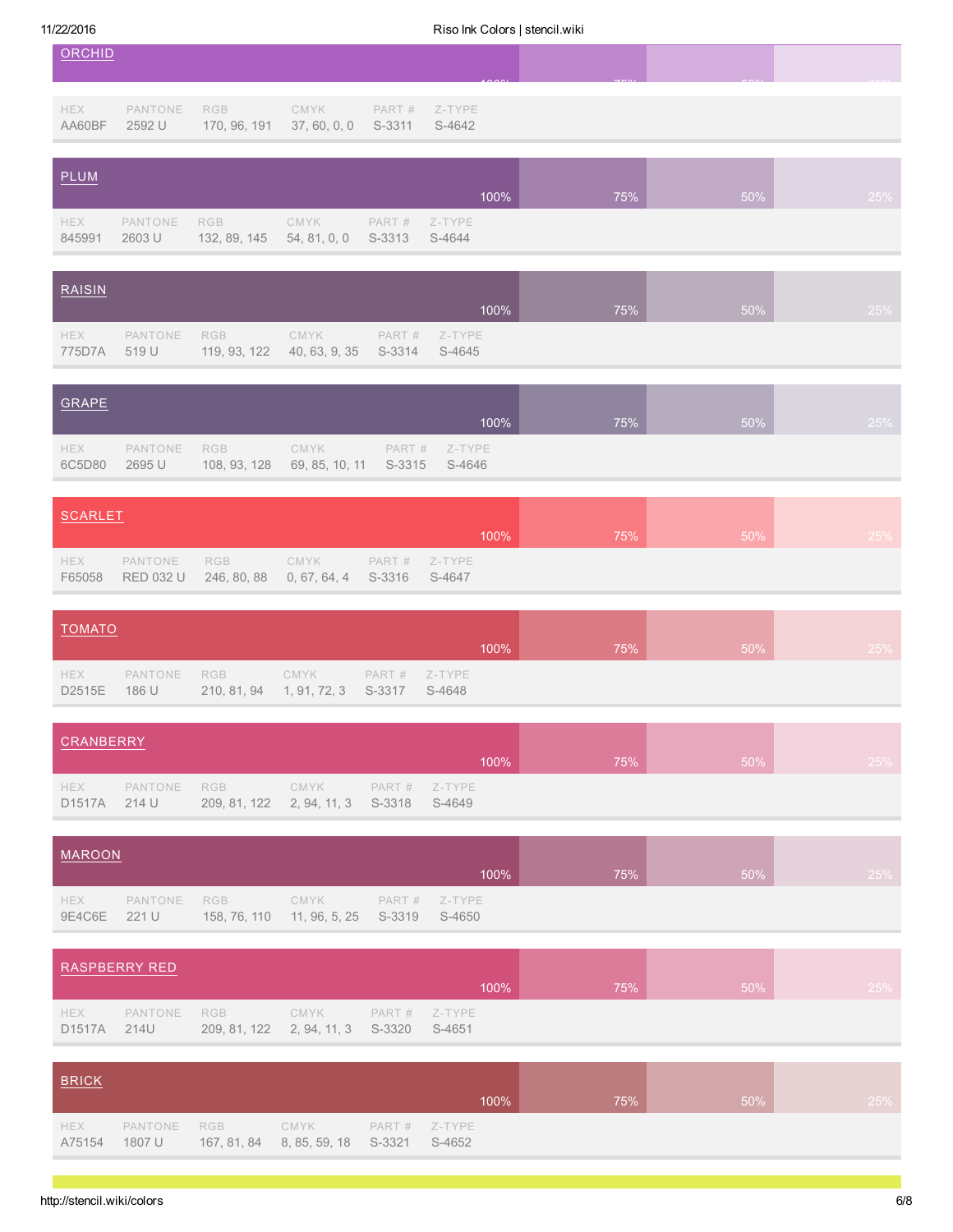HEX FFB511 PANTONE 116 U

RGB 255, 181, 17 CMYK 0, 29, 93, 0

FFAE3B 1235 U 255, 174, 59 0, 32, 77, 0 S3324 S4655

PART # S-3323

## 11/22/2016 Riso Ink Colors | stencil.wiki

| LIGHT LIME           |                  |                     |                      |        | $A\cap\cap\wedge$          | 770/ | FOM |     |
|----------------------|------------------|---------------------|----------------------|--------|----------------------------|------|-----|-----|
| <b>HEX</b><br>E3ED55 | PANTONE<br>387 U | RGB<br>227, 237, 85 | CMYK<br>10, 0, 60, 0 | S-3322 | $PART#$ $Z-TYPE$<br>S-4653 |      |     |     |
| <b>SUNFLOWER</b>     |                  |                     |                      |        | 100%                       | 75%  | 50% | 25% |

| MELON |             |                    |      |        |     |     |
|-------|-------------|--------------------|------|--------|-----|-----|
|       |             |                    | 100% | $75\%$ | 50% | 25% |
| HEX   | PANTONE RGB | CMYK PART # Z-TYPE |      |        |     |     |

Z-TYPE S-4654

| APRICOT       |                  |                                                     |  | 100%          | 75% | 50% | <b>25%</b> |
|---------------|------------------|-----------------------------------------------------|--|---------------|-----|-----|------------|
| HEX<br>F6A04D | PANTONE<br>143 U | RGB CMYK<br>246, 160, 77 0, 35, 69, 4 S-3325 S-4656 |  | PART # Z-TYPE |     |     |            |

| PAPRIKA |              |                                                                              |  |      |     |        |     |
|---------|--------------|------------------------------------------------------------------------------|--|------|-----|--------|-----|
|         |              |                                                                              |  | 100% | 75% | $50\%$ | 25% |
|         | EE7F4B 158 U | HEX PANTONE RGB CMYK PART# Z-TYPE<br>238, 127, 75 0, 47, 68, 7 S-3326 S-4657 |  |      |     |        |     |

| <b>PUMPKIN</b> |               |                                                                              |  |         |     |     |     |
|----------------|---------------|------------------------------------------------------------------------------|--|---------|-----|-----|-----|
|                |               |                                                                              |  | $100\%$ | 75% | 50% | 25% |
|                | FF6F4C 1655 U | HEX PANTONE RGB CMYK PART# Z-TYPE<br>255, 111, 76 0, 56, 70, 0 S-3327 S-4658 |  |         |     |     |     |

|               | BRIGHT OLIVE GREEN   |                                                  |  |               |     |     |     |
|---------------|----------------------|--------------------------------------------------|--|---------------|-----|-----|-----|
|               |                      |                                                  |  | 100%          | 75% | 50% | 25% |
| HEX<br>B49F29 | PANTONE RGB<br>103 U | CMYK<br>180, 159, 41 5, 8, 100, 15 S-3328 S-4659 |  | PART # Z-TYPE |     |     |     |

| <b>BRIGHT GOLD</b>          |                 |     |                                                 |  |                  |     |     |            |
|-----------------------------|-----------------|-----|-------------------------------------------------|--|------------------|-----|-----|------------|
|                             |                 |     |                                                 |  | 100%             | 75% | 50% | <b>25%</b> |
| <b>HEX</b><br><b>BA8032</b> | PANTONE<br>131U | RGB | CMYK<br>186, 128, 50 3, 36, 97, 9 S-3329 S-4660 |  | $PART#$ $Z-TYPE$ |     |     |            |

| COPPER                      |                       |                                         |      |                  |      |     |     |     |
|-----------------------------|-----------------------|-----------------------------------------|------|------------------|------|-----|-----|-----|
|                             |                       |                                         |      |                  | 100% | 75% | 50% | 25% |
| <b>HEX</b><br><b>BD6439</b> | PANTONE RGB<br>1525 U | 189, 100, 57 5, 54, 95, 8 S-3330 S-4661 | CMYK | $PART#$ $Z-TYPE$ |      |     |     |     |

| MAHOGANY             |                  |                    |                                      |  |                  |     |     |     |
|----------------------|------------------|--------------------|--------------------------------------|--|------------------|-----|-----|-----|
|                      |                  |                    |                                      |  | 100%             | 75% | 50% | 25% |
| <b>HEX</b><br>8E595A | PANTONE<br>491 U | RGB<br>142, 89, 90 | CMYK<br>24, 77, 67, 25 S-3331 S-4662 |  | $PART#$ $Z-TYPE$ |     |     |     |